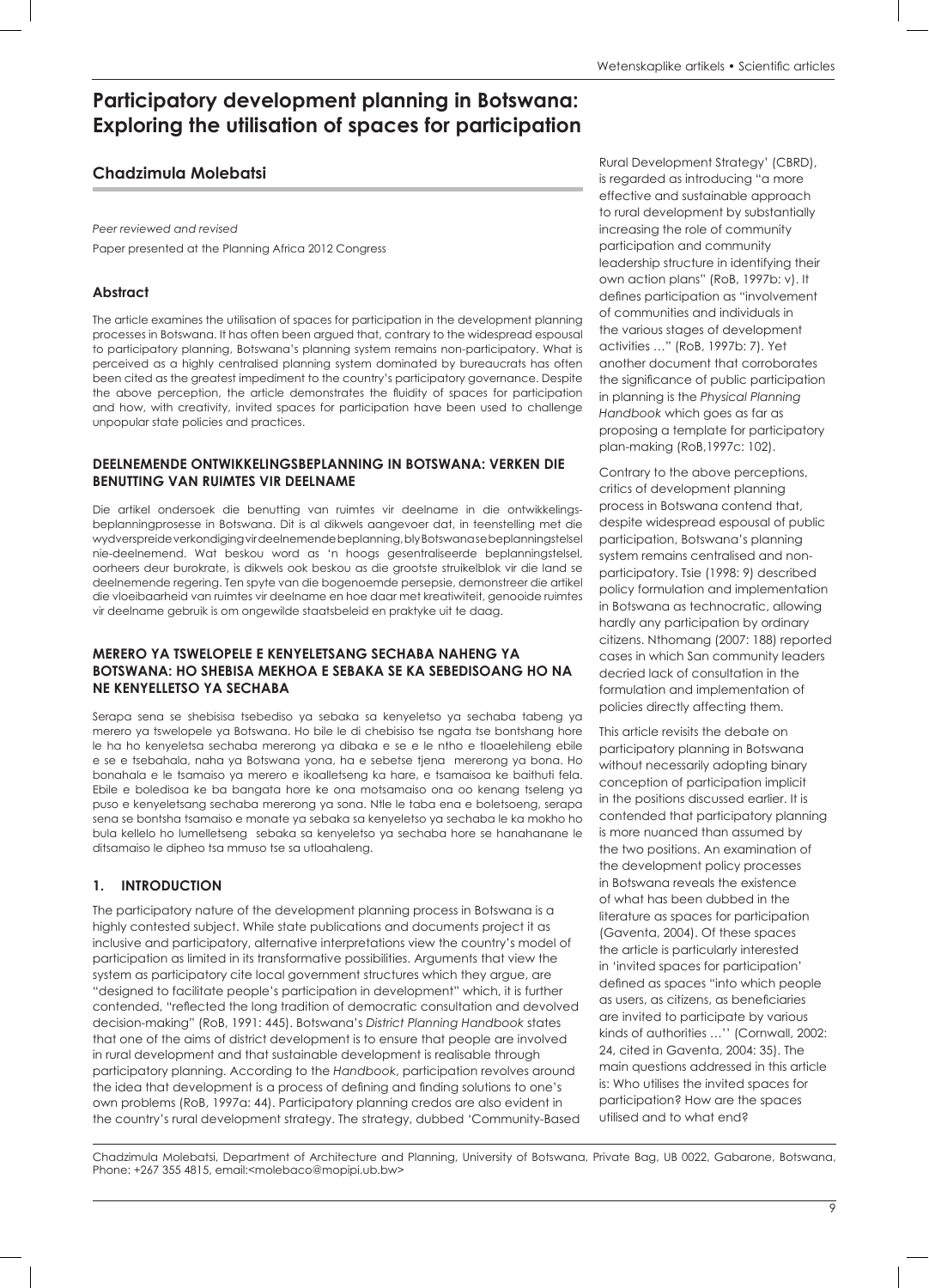#### **2. CONCEPTUAL FRAMEWORK**

The conceptual framework within which Botswana's experience is discussed is informed by the concept 'spaces for participation', which currently forms the basis for more nuanced analyses of participation in development. To appreciate the concept, it is important to briefly discuss the changing conceptions of participation in the development discourse. Participation in development is widely regarded as an important component of the democratisation process in which individuals celebrate their citizenship. This is evident in the proliferation of terms that speak about and to issues pertaining to democratisation. Such terms include 'deepening democracy', 'extending democratic engagement' and 'building democratic polities'. As a concept, participation is highly contested and, as Cornwall (2002) points out, there are multiple understandings of the term. Hickey & Mohan (2004: 6) trace the history of participation to the colonial era when community development was introduced into the production system as a form of reigning in the colonised.

It is further contended that, as new schools of thought and institutional agendas emerged, participation was subjected to re-interpretation. Increasingly, instead of being utilised for maintaining the *status quo*, participation is viewed more as geared towards addressing social and political exclusion that characterises modern societies. This conception is captured in references to the "transformative potential of participation" (see, for example, Winkler, 2011: page no?). Changes in concepts and interpretations of participation ushered in what is viewed as a shift from regarding participants as beneficiaries to interpretation that view participants as "makers and shapers" (Gaventa, 2004: 29).

Increasingly then, the concept 'community participation' is being replaced by 'participatory citizenship' which, according to Gaventa (2004: 29), links participation in the political, social and community spheres. In the process, participation becomes a right and not an invitation offered to beneficiaries.

More nuanced analyses of participation employ the concept of 'spaces for participation' (Cornwall, 2002; Gaventa, 2004; Cornwall & Coelho, 2007; Winkler,

2011). It is within these spaces that opportunities are created by actors – the state or citizens – for purposes of participating in policy formulation. Cornwall & Caelho (2007: 1) assert that such spaces may be provided and provided for by the state, and they may also be viewed as spaces conquered by civil society demands for inclusion. Within these spaces, voices and ideas jostle for attention (Cornwall, 2002: 2). Spaces for participation are conceived as a continuum that ranges from closed spaces, invited spaces, and created spaces (Gaventa, 2004: 35) to what Cornwall (2002: 19) calls "fleeting formations". Closed spaces are described as restricted to actors behind closed doors with no intentions of opening up to other actors. For their part, invited spaces are defined by Cornwall (2002: 24) as "those into which people as users, citizens, as beneficiaries are invited to participate by various kinds of authorities, be they government, supranational agencies or non-governmental organisations". Created spaces are defined by Gaventa (2004: 35) as "spaces claimed by less powerful actors from or against the power holders or created more autonomously by them". Cornwall's fleeting formations is yet another space of participation that is of interest to the case of Botswana. This is defined as "one-off meetings, events or exercises aimed at opening up of deliberations over policies or service delivery priorities" (Cornwall, 2002: 19).

Gaventa (2004: 35) describes the relationship between the spaces for participation as dynamic and that they are constantly "opening and closing through struggles for legitimacy, resistance, cooption and transformation". Cornwall (2002) introduces yet another attribute of spaces for participation that is considered important for the analysis of the Botswana case. Drawing on the Foulcauldian concept of 'strategic reversibility' of power, Cornwall (2002: 9) opines that "government invitations to participation are in themselves always already sites of resistance'' and that such "sites are productive of possibilities of subversion, appropriation and reconstitution''. Thus, according to Cornwall (2002: 9), particular spaces may be produced by the powerful, but filled with those whose alternative visions transform their possibilities. Spaces may be created with one purpose in mind, but used by those who come to fill them for something quite different.

The dynamic nature of spaces for participation is shared by other commentators on participatory development. Miraftab (2009: 43) argues, for example, that counterhegemonic planning practices could be effected through "sanctioned spaces for participation". The contention is that, while such spaces might be created by the state, they can be innovatively used as sites for mobilisation for social transformation.

#### **3. SPACES FOR PARTICIPATION IN DEVELOPMENT PLANNING IN BOTSWANA**

Within the policy landscape of Botswana, the state is the main architect of spaces for participation. However, in what is evidently a centralised policy set-up, the state subscribes to some notions of participation. State-sponsored spaces for participation have been used mainly to maintain the dominant position assumed by the state in policyformulation processes. This is evident in two related areas, namely linkages between national planning and subnational planning and, secondly, the institutional structures for development planning.

Policy-formulation processes in Botswana are designed such that policies at subnational levels are interpretations of national policy. Since independence in 1966, Botswana has operated a system of development planning characterised by regular preparation of national development plans (NDPs). NDPs contain the national development strategy to be pursued by all development efforts in the country.

Implementation of the national development strategy is realised by preparing a hierarchy of development plans targeted at different spatial levels. These include at district level, district development plans (DDPs) and at settlement level, settlement development plans (SDPs). A DDP sets out the overall goals, direction and priorities to which all developments at district level should conform (RoB 1997: 78). These plans provide policy guidance and a framework for all levels of development effort whether they be implemented in a national programme or work with an individual farmers' group at the village level (RoB, 1997: 78). In terms of their relationship with NDP, providing inputs into the NDPs,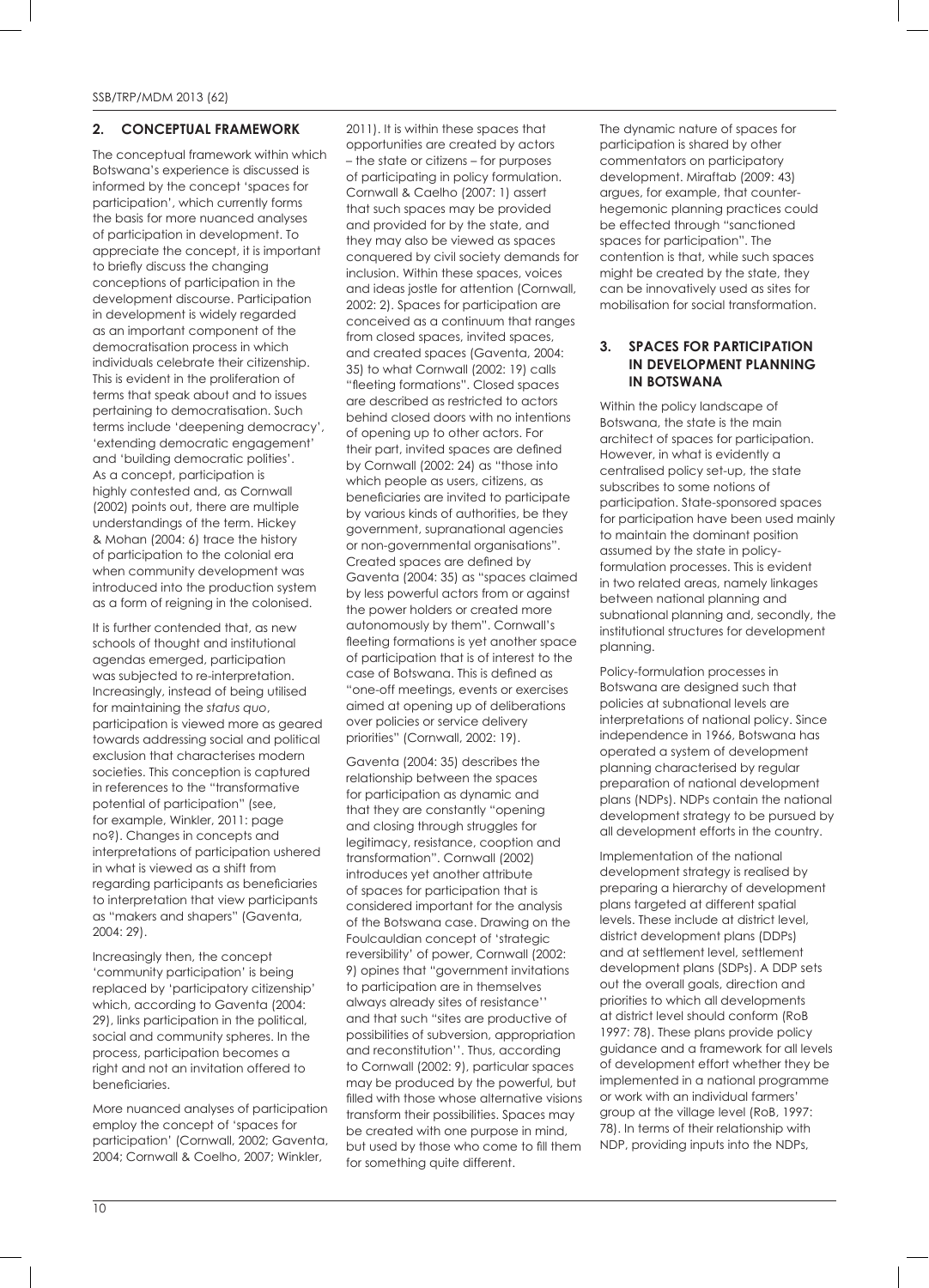DDPs detail the implementation of the same plan (RoB, 1997: 79).

#### **3.1 Spaces for participation: Invited or closed?**

The foregoing discussion highlighted the hierarchical nature of the linkages between national and subnational planning where both district and local planning are perceived as detailing national planning. The question that needs to be addressed is the extent to which the policy processes described above are participatory. Is there provision for public participation in the formulation of the national development plan?

The preparation of the national development plan has been described as iterative (Mogae, 1996: 3). Arguing from the position that Botswana's planning system has always been based on the principle of 'bottom-up', Mogae (1996: 3) viewed local authorities as having a special responsibility to improve this system and make it more effective and participatory for the communities. Central to the formulation of the NDP is the National District Development Conference (NDDC). The event seeks to align district planning with national planning, particularly bringing consistency between district development plans and the national development planning. The NDDC process starts with local authorities consulting communities on their performance in the past plan period and communities' future priorities. The procedures involve extensive visits to different settlements within a given district. Local authorities prepare what is known as Keynote Issues Papers (KIPs) which summarise planning issues for the district and is circulated to all ministries. On the basis of KPIs, ministries then prepare Sectoral Key Issue Papers (SKIPs). In preparing SKIPs, ministries are encouraged to incorporate local authority priorities as contained in the KIPs. Both KIPs and SKIPs form the basis for discussions at NDDC.

Drawing from the conceptual framework, it can be argued that the preparation of the NDP hangs precariously between closed spaces for participation and invited spaces for participation. Participation in NDDC is by invitation and, as argued earlier, draws its participants mainly from central government and local government officers. Communities do not have direct access to this space. While actors from the private sector

and NGOs are invited, their role is more that of observers, although they can comment on what is already formulated. It is interesting to note that, in preparing their KIPs, ministries are only 'encouraged' to take district KIPs into consideration. By their very nature, NDDCs are public sector forums dominated by central government bureaucrats with little room for participation from non-state actors. The argument is that the NDDC agenda is drawn by central government officers and, therefore, defines the boundaries in terms of what can and cannot be discussed.

#### **3.2 Spaces for participation: Government institution's role**

Policy formulation and implementation is undertaken by institutions at different spatial levels: national, district and local/settlement levels. It is important to examine the nature of these institutions and the spaces for participation provided. Local government structures in Botswana consist of four key institutions, namely Tribal Administration, District Councils, District Administration, and Land Boards. These institutions are creations of different historical epochs in Botswana's quest for development and as such offer different possibilities for participatory development.

Of the four local government institutions mentioned, the oldest is the Tribal Administration which dates back to the pre-colonial period. As a result of the policy of Indirect Rule, the colonial period left the Tribal Administration mainly unchanged, as chiefs were left to attend to the development issues of their respective tribal territories. The introduction of modern institutions in the postcolonial period resulted in a substantial reduction of the administrative functions and responsibilities of the Tribal Administration. Despite the above, the Tribal Administration remains important to the development planning efforts in Botswana. This could be attributed to the institution of the *kgotla* and its tradition of open discussions which falls under the Tribal Administration.

The Local Government (District Councils) Ordinance of 1965 introduced District Councils. These are made up of popularly elected councillors as well as those councillors specially nominated by the Minister of Local Government. Within Botswana's representative democratic model, councillors are supposed to represent communities

that elect them and from time to time conduct public consultative meetings to brief the electorate on developmental issues and other matters of public interest. Apart from the politicians, other important actors within the district councils are the administrative staff headed by the District Council Secretary. Quite often, the council administrative staff represent councils in forums such as the NDDC.

The District Administration dates back to the colonial period and is considered a common feature in British colonial administration (Noppen, 1982). The colonial administration was represented in each tribal territory by a District Commissioner. Under the current local government structure in Botswana, the District Commissioner is the most senior representative of central government and heads all central government employees at district level. The role of the District Commissioner is currently viewed as the coordination of the range of development activities at the district level by the Central Government and Local Authorities (RoB, 1990: 448). Like the District Council staff, District Administration staff plays a prominent role in NDDC proceedings.

Tribal Land Boards were introduced in 1970 following the promulgation of the Tribal Land Act of 1968. Land Board membership consists of publicly elected members as well as of those nominated by the Minister of Lands and Housing. The Land Boards are responsible for the administration and allocation of tribal land for residential, commercial, arable, livestock-grazing and industrial purposes.

Given the above description of local level planning institutions in Botswana, it is important to return to the question concerning the extent to which the above structures facilitate participatory decision-making. As in the case of policy processes discussed earlier, the institutions show a precarious combination of closed and invited spaces for participation. Deliberations by Local Authorities are closed business to the general public. Although the public can sit in during District Council meetings, they cannot participate in the deliberations. The closed nature of spaces for participation in local government structures in Botswana is perhaps most evident in the characterisation of the administrative structures in Botswana as centralised. It has been argued, for example, that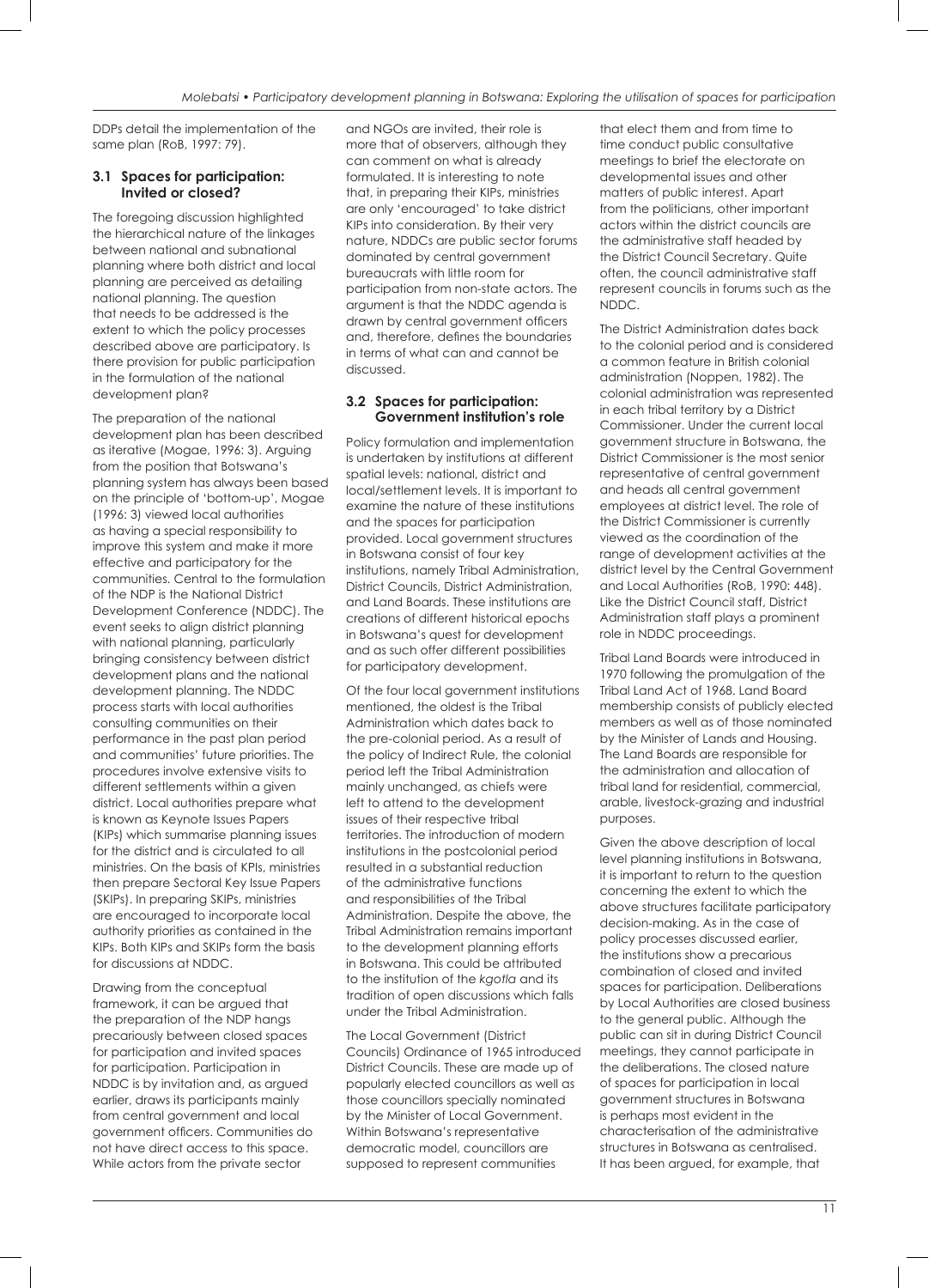decentralisation remains a myth in Botswana (Reilly, 1985). Epithets such as "administrative" or "bureaucratic" have been used to describe the state in Botswana (Picard, 1980: 313). The contention is that administrative cadres or the bureaucracy in Botswana play a dominant role in policy formulation.

At district level, the role of the District Administration in development planning is often used to justify the 'administrative state' thesis. The dominant position assumed by the District Administration officers in the policymaking process at district level is realised mainly through the operations of the District Development Committee. District Development Committees were introduced in 1970 amid protests from the District Councils. In terms of composition, the DDC is made up of senior field officers of government ministries, representatives of Council, Land Board and Tribal Administration (RoB, 1979). It is chaired by the District Commissioner, while the District Officer Development (DOD) serves as the Committee's secretary. The membership of the DDC has been described as "overwhelmingly administrative" (Picard & Morgan, 1985: 140).

From inception, DDCs were viewed by the District Councils as an overt attempt by central government to undermine council leadership at district level. The DDC was perceived as "a body which is neither elected nor appointed locally which is having a decisive influence over council decisions" (Kwele, quoted in Picard, 1979: 302). The decisive influence over council decisions alluded to above lies mainly in the functions and composition of the DDC. The functions of the DDCs include the supervision and co-ordination of all rural development activities at district level. This includes the preparation and subsequent management of the District Development Plans, the document which sets out the development priorities for the district. In addition to the above, the approval by the DDC is required for all district projects funded by the government (RoB, 1979).

The centralised nature of the administrative structures and their domination by bureaucrats leaves little room for public participation in policy formulation, hence lending credibility to the closed-spaces-for-participation argument, as proven by the Kanye Planning Area Development Plan (1997- 2015). This plan includes five phases, namely inception, field surveys, draft

proposals, comment (public scrutiny), and final plan. However, throughout the plan-preparation process, communities are indirectly represented by the Reference Groups (dominance by public sector/government officials); community involvement in the planmaking process remains minimal.

Spaces for participation were described earlier as lying delicately between closed and invited spaces, but mainly closed to communities. If the preceding discussion sought to demonstrate the existence of closed spaces for participation, when do the operations of the above institutions resemble invited spaces for participation? This is where the institution of the *kgotla* comes in. As spaces for participation, the *kgotla* can function as invited spaces for participation as well as a site for subversion or insurgency where organised groups can seek to influence development policies.

#### **3.3 Spaces for participation: Kgotla's role**

*Kgotla* has been defined as an authentic Tswana institution which, according to one traditional leader, "was created by our forefathers many years ago before recorded history …" (Kgosi Seepapitso IV, 1989: 212). It is a forum where matters concerning the nation and/or community are publicly discussed (Odell, 1985: 62). Every villager is expected to attend *kgotla* meetings and, theoretically, all members of the community can speak freely at such a forum. The *kgotla* is still recognised as the official forum of the village and enjoys high legitimacy compared to other institutions at village level. All village institutions derive their legitimacy from the *kgotla*, and decisions taken are viewed as binding on all members of the community.

*Kgotla* meetings are widely used in the planning process for solicitation of community views as well as information dissemination. During plan-making processes, usually planners or consultants arrange with the traditional leadership to convene a series of *kgotla*  meetings. The practice is widespread, even in the country's urban areas – such meetings are organised and have become a formal way for public policy debates. Politicians in the form of Members of Parliament and councillors utilise *kgotla* meetings regularly for information dissemination and solicitation of ideas and proposals

that could be tabled at council or parliamentary sittings.

The effectiveness of *kgotla* as a space for participation is a highly contested subject. It has been argued that, contrary to claims of a free speech at *kgotla* meetings, discussions are dominated by the elite. Studies have shown that public meetings are poorly attended (BIDPA, 2004). Apart from poor attendance, public meetings are problematic in that, as currently conducted, there are no mechanisms whereby communities can follow up on those issues not well understood during such meetings. Often the practice is that a delegation from the district or national headquarters would address a meeting and thereafter return to base. Poor attendance at *kgotla* meetings has also been attributed to what can be termed 'consultation fatigue' that has descended upon local communities. There seems to be hardly any coordination among different government departments to hold joint meetings. Instead, it is quite possible that in one month alone, the local community in a particular village can be addressed by four different departments all at different times. Even more critical is the observation that there is no guarantee that views expressed at the *kgotla* meetings ever find their way into policy documents (Molebatsi, 2003).

## **4. CASE STUDIES**

The conceptual framework alluded to the dynamism and fluidity of the spaces for participation. Drawing on the concept of strategic reversibility of power, it was argued that practices such as invited participation were already sites of resistance (Cornwall, 2002: 9). In the following discussion, it is argued that, in providing invited spaces for participation, the *kgotla* has also been used as a claimed space for participation by actors who seek to influence public policy. Case examples from two settlements in Botswana were used.

#### **4.1 Pilikwe settlement**

The first case involved a decision in 2009 by the Ministry of Infrastructure, Science and Technology to construct a radioactive storage facility in Pilikwe village (Tshukudu & Garekwe, 2009). Villagers mobilised against this decision and unanimously opposed the proposal at *a kgotla* meeting held in July 2012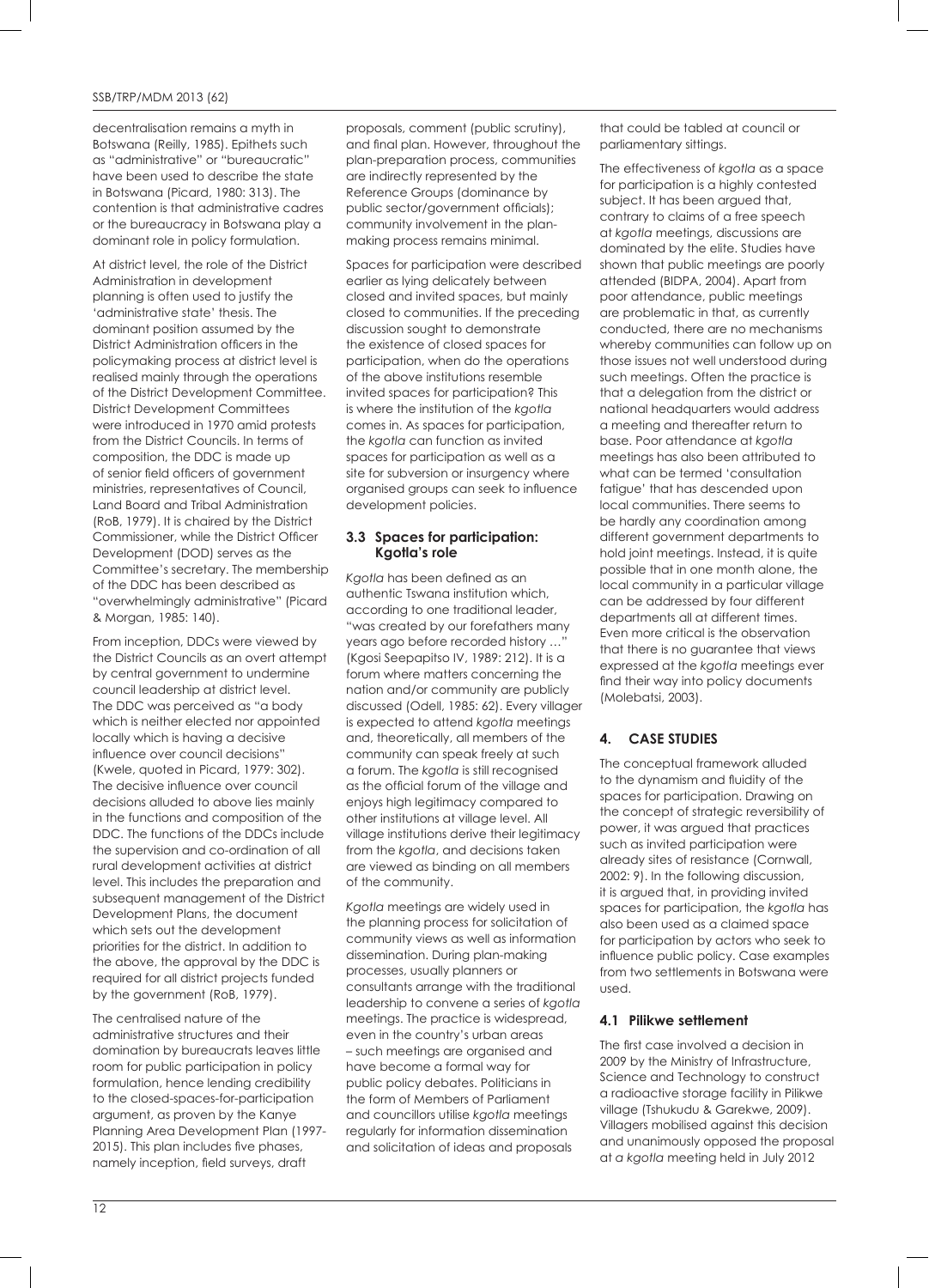(Seretse, 2012). The significance of the *kgotla*, in this instance, is that it was used to legitimise the community's opposition to the location of the facility in Pilikwe.

A closer examination of the Pilikwe case suggests that those who spearheaded the protests were the village elite and professionals who are well informed in environmental issues and, therefore, fully appreciate the implications of the location of such a radioactive storage facility in their village. In their opposition to the facility, international standards stipulating that such facilities should be located where there was a willing host community were invoked. The group was well aware that, for legitimation purposes, they had to seek support of the villagers through the institution of the *kgotla*. Although the government claims that they will go ahead with the project, the fate of the project remains unclear, and it does appear that the protest by the villagers via the *kgotla* has slowed down, if not halted, its implementation.

## **4.2 Tlokweng settlement**

The second case involved land allocation in Tlokweng, a peri-urban settlement east of Gaborone. The Tribal Land Act guides the allocation of land in the country's communal areas such as Tlokweng. The Act provides that any citizen of Botswana can be allocated land anywhere in the country. As a result of its proximity to Gaborone, Tlokweng is experiencing an influx of people seeking residential plots as well as rented accommodation. Consequently, land has become a scarce commodity in Tlokweng and other peri-urban areas around Gaborone. Amid such scarcity, the Tlokweng Land Board advertised 285 residential plots for allocation. Approximately 20.000 people flooded the Land Board offices to collect the application forms, of which 19.000 were submitted to the Land Board for consideration. To deal with the applications, the Tlokweng Land Board decided to use a lottery to pick successful applicants. The Tlokweng community used a *kgotla* meeting to voice their opposition to the lottery system used by the Land Board. In objecting to the Land Board decision, the community in Tlokweng resorted to differentiating between what they termed 'natives' and 'non-natives'. The complaint was that, of the 285 allocations made, only 8 were to 'natives' or 'indigenous' residents of

Tlokweng (Keoreng, 2012a). The matter was brought before the Land Tribunal which ruled that the Land Board should reconsider its decision. In return, the Land Board has appealed the ruling of the Land Tribunal (Morula, 2013).

While the Tlokweng case is still to be resolved, it has led to proposals on changes to the land-allocation practice in Botswana. The President of the Republic of Botswana and the Minister of Land and Housing have announced that government will introduce a quota system in land allocation. The proposed changes to be tabled before the July 2013 parliamentary session require that, when allocating land in peri-urban areas, 70% of the plots should be reserved for 'native' applicants (Lute, 2012).

The above two cases highlight the dynamism of the *kgotla* in providing multiple spaces for participation. In both instances, the village elite mobilise support for opposition to government practices. In as much as being used to maintain the *status quo*, the *kgotla* can be innovatively used to resist activities considered unpopular by local communities.

## **5. CONCLUDING REMARKS**

This article attempted to highlight the nature of spaces for participation in Botswana's development planning process. From the discussion provided, it can be argued that claims of participatory planning that pervades state publications do not seem to be reflected in practice. Spaces for public participation are dominated by closed and invited spaces. This is attributed to the centralised nature of the policy processes in the country. Forums such as the NDDC and the preparation of settlement development plans are dominated by bureaucrats with minimal roles for citizens. In the midst of such a centralised policy arena, the article demonstrated the versatility of the *kgotla* as an arena for multiple participatory spaces. While technocratic policy interventions use the *kgotla* for information dissemination purposes, it has also been used as claimed space for participation to challenge unpopular state policies and practices.

#### **REFERENCES LIST**

BIDPA (BOTSWANA INSTITUTE FOR DEVELOPMENT POLICY ANALYSIS). 2004. *Report on capacity development for delivery of Remote Area Dweller Programmes*. Gaborone: BIDPA.

CORNWALL, A. 2002. *Making spaces, changing places: Situating participation in development*. IDS working Paper 170. Brighton: Institute of Development Studies.

CORNWALL, A. & CAELHO, V.S. 2007. Spaces for change? The politics of citizen participation in new democratic arenas. In: Cornwall, A. & Caelho, V.S. (eds.), *Spaces for change? The politics of citizen participation in new democratic arenas*. London: Zed Books, pp. 1-29.

GAVENTA, J. 2004. Towards participatory governance: Assessing transformative possibilities. In: Hickey, S. & Mohan, G. (eds.), *Participation: From tyranny to transformation*. London: Zed Books, pp. 25-41.

HICKEY, S. & MOHAN, G. 2004. Towards participation as transformation: Critical themes and challenges. In: Hickey, S. & Mohan, G. (eds.), *Participation: From tyranny to transformation*. London: Zed Books, pp. 3-24.

KEORENG, E. 2012a. Tlokweng: A maelstrom of politics, poverty and tribalism in the land question. *Mmegionline* 15<sup>th</sup> June p. 1. Available from: <http://www.mmegi.bw.> [Accessed: 4 November 2012].

KGOSI SEEPAPITSO IV. 1989. The kaotla and the freedom square: One-way or two-way communication? In: Molutsi, P. & Holm, J. (eds.), *Democracy in Botswana: The proceedings of a symposium held in Gaborone, 1-5 August 1988*. Gaborone: MacMillan, pp. 212-215.

LUTE, A. 2013. Ntuane counters Khama's land move. *Weekend Post*, 7 June, p. 2.

MIRAFTAB, F. 2009. Insurgent planning: Situating radical planning in global South. *Planning Theory*, 8(32), pp. 32-50.

MOGAE, F.G. 1996. Opening speech to the 18th national district development conference, Gaborone, Botswana.

MOLEBATSI, C. 2003. Making sense together: Towards bridging the research-policy gap in San development in Botswana. A paper presented at the International Conference on Khoe and San